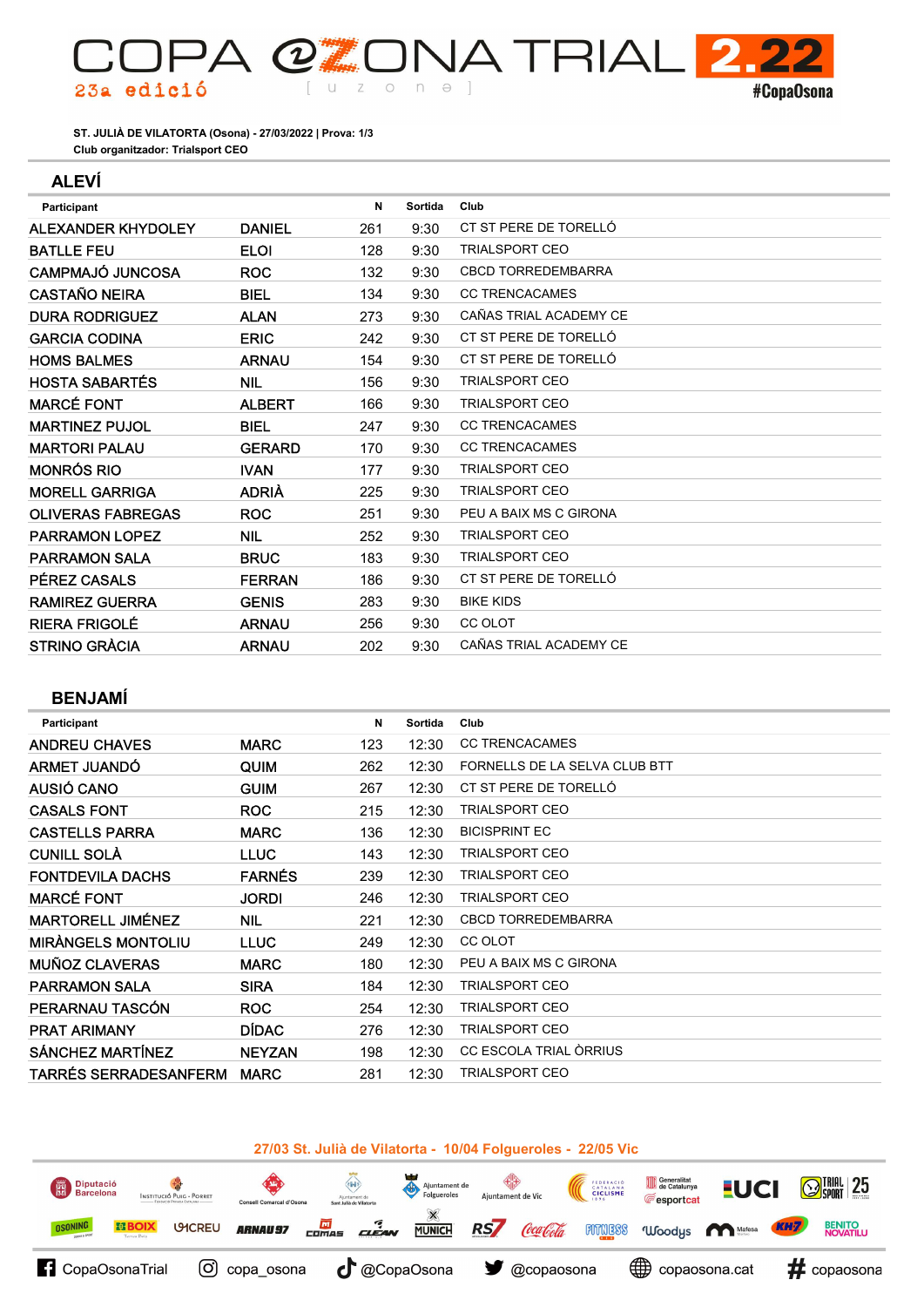

Club organitzador: Trialsport CEO ST. JULIÀ DE VILATORTA (Osona) - 27/03/2022 | Prova: 1/3

## OPEN BLANC

| Participant             |              | N   | Sortida | Club                         |
|-------------------------|--------------|-----|---------|------------------------------|
| <b>ANDREU CHAVES</b>    | <b>ROC</b>   | 122 | 10:30   | <b>CC TRENCACAMES</b>        |
| <b>CLOSA MASO</b>       | <b>JAN</b>   | 268 | 10:30   | PEU A BAIX MS C GIRONA       |
| <b>COLOM BRUNNER</b>    | MARTÍ        | 269 | 10:30   | PEU A BAIX MS C GIRONA       |
| <b>DELICADO PINTO</b>   | <b>JAN</b>   | 146 | 10:30   | CT ST PERE DE TORELLÓ        |
| <b>FONT GUERRERO</b>    | <b>ELOI</b>  | 238 | 10:30   | TRIALSPORT CEO               |
| <b>GAMEZ RUAIX</b>      | TONI         | 241 | 10:30   | TRIALSPORT CEO               |
| <b>HOSTA SABARTÉS</b>   | <b>GER</b>   | 155 | 10:30   | <b>TRIALSPORT CEO</b>        |
| <b>JUNCÀ OLIVERAS</b>   | <b>CELS</b>  | 275 | 10:30   | CC OLOT                      |
| <b>LLABERIA GROZAVU</b> | <b>CÈSAR</b> | 159 | 10:30   | <b>ESQUIROLS CAMBRILS CE</b> |
| <b>MORÓN GENER</b>      | <b>JAN</b>   | 250 | 10:30   | <b>CC TRENCACAMES</b>        |
| PERARNAU TASCÓN         | ОT           | 253 | 12:00   | <b>TRIALSPORT CEO</b>        |
| <b>REIXACH RIBAS</b>    | ÀXEL         | 255 | 10:30   | PEU A BAIX MS C GIRONA       |
| <b>RODRIGUEZ GARCIA</b> | <b>ALEIX</b> | 279 | 10:30   | CT ST PERE DE TORELLÓ        |
| <b>SANS LEÓN</b>        | <b>JOAN</b>  | 199 | 10:30   | <b>BICISPRINT EC</b>         |
| <b>SEBASTIAN ORTIZ</b>  | <b>ELOI</b>  | 229 | 10:30   | <b>CC TRENCACAMES</b>        |
|                         |              |     |         |                              |

# OPEN BLAU

| <b>Participant</b>          |                | N   | Sortida | Club                         |
|-----------------------------|----------------|-----|---------|------------------------------|
| <b>ARGEMÍ FRANCH</b>        | <b>BRU</b>     | 230 | 8:00    | <b>TRIALSPORT CEO</b>        |
| <b>BAYO RUIZ</b>            | <b>NIL</b>     | 129 | 8:00    | <b>ADDICT BIKES TEAM CE</b>  |
| <b>CAMPDELACREU FERRÉS</b>  | <b>MARC</b>    | 232 | 8:00    | <b>TRIALSPORT CEO</b>        |
| <b>CAMPMAJÓ JUNCOSA</b>     | <b>RUTH</b>    | 133 | 8:00    | <b>CBCD TORREDEMBARRA</b>    |
| <b>COSTA ORTEGA</b>         | <b>JORDI</b>   | 141 | 8:00    | <b>TRIALSPORT CEO</b>        |
| <b>CUGAT MARTIN</b>         | MARTÍ          | 272 | 8:00    | <b>CORBERA MOTOCLUB</b>      |
| <b>FARRÉ RODRIGUEZ</b>      | <b>MARC</b>    | 149 | 8:00    | <b>CC TRENCACAMES</b>        |
| <b>GENESCA UBALS</b>        | <b>FERRAN</b>  | 243 | 8:00    | AMICS DE LA CURSA D'ARTES    |
| <b>GONZALO CASANOVAS</b>    | <b>AINA</b>    | 152 | 8:00    | <b>TRIALSPORT CEO</b>        |
| <b>GUTIÉRREZ GURT</b>       | <b>JAN</b>     | 244 | 8:00    | <b>TRIALSPORT CEO</b>        |
| <b>LLABERIA VOLTAS</b>      | <b>JOAN</b>    | 160 | 8:00    | <b>ESQUIROLS CAMBRILS CE</b> |
| <b>LOMBARTE VENTOSA</b>     | MARTÍ          | 162 | 8:00    | <b>CBCD TORREDEMBARRA</b>    |
| <b>LOPEZ PEREZ</b>          | <b>POL</b>     | 163 | 8:00    | <b>CC TRENCACAMES</b>        |
| <b>MARÍ SANAHUJA</b>        | <b>DALMAU</b>  | 167 | 8:00    | <b>CC TRENCACAMES</b>        |
| <b>POVEDA PEREZ</b>         | PAU            | 189 | 8:00    | <b>BIKE ABADESSES CC</b>     |
| <b>SALA HERNANDEZ</b>       | <b>JORDI</b>   | 257 | 8:00    | <b>CC ST GREGORI</b>         |
| <b>VILA SERRA</b>           | <b>ARMAND</b>  | 209 | 8:00    | ANOIA TRIAL CE               |
| <b>ZOZZARO DE LAS HERAS</b> | <b>VALENTI</b> | 259 | 8:00    | PEU A BAIX MS C GIRONA       |

### OPEN NEGRE

| <b>Participant</b>                                                                                 | N                                                                                                                              | Sortida                          | Club                                                         |                                                                 |                                         |
|----------------------------------------------------------------------------------------------------|--------------------------------------------------------------------------------------------------------------------------------|----------------------------------|--------------------------------------------------------------|-----------------------------------------------------------------|-----------------------------------------|
| <b>BESCÓS RIERA</b>                                                                                | <b>ROC</b><br>264                                                                                                              | 10:30                            | <b>CC TRENCACAMES</b>                                        |                                                                 |                                         |
|                                                                                                    |                                                                                                                                |                                  | 27/03 St. Julià de Vilatorta - 10/04 Folgueroles - 22/05 Vic |                                                                 |                                         |
| Diputació<br>Barcelona<br>團<br>INSTITUCIÓ PUIC - PORRET                                            | <b>OF A</b><br>$\left\langle \mathbf{H} \right\rangle$<br>Aiuntament de<br>Consell Comarcal d'Osona<br>Sant Julià de Vilatorta | Ajuntament de<br><br>Folgueroles | ₩<br>FEDERACIÓ<br>CATALANA<br>CICLISME<br>Aiuntament de Vic  | Generalitat<br>de Catalunya<br><b>EUCI</b><br><b>Fesportcat</b> | $\bigcirc$ Trial 25                     |
| <b>EIBOIX</b><br><b>OSONING</b><br><b>UMCREU</b><br><b>CATHER &amp; SPORT</b><br><b>Longs Baix</b> | ؠ<br><b>FOT</b><br><b>ARNAU 97</b><br><b>CIEAN</b><br>COMAS                                                                    | X<br><b>MUNICH</b>               | RS/<br>Coca Cola<br><b>FITNESS</b>                           | 'Woodys <b>Mafesa</b>                                           | <b>BENITO</b><br><b>NOVATILU</b><br>KH7 |
| <b>f</b> CopaOsonaTrial<br>(Oʻ                                                                     | СГ<br>copa_osona                                                                                                               | @CopaOsona                       | @copaosona                                                   | ⊕<br>copaosona.cat                                              | #<br>copaosona                          |